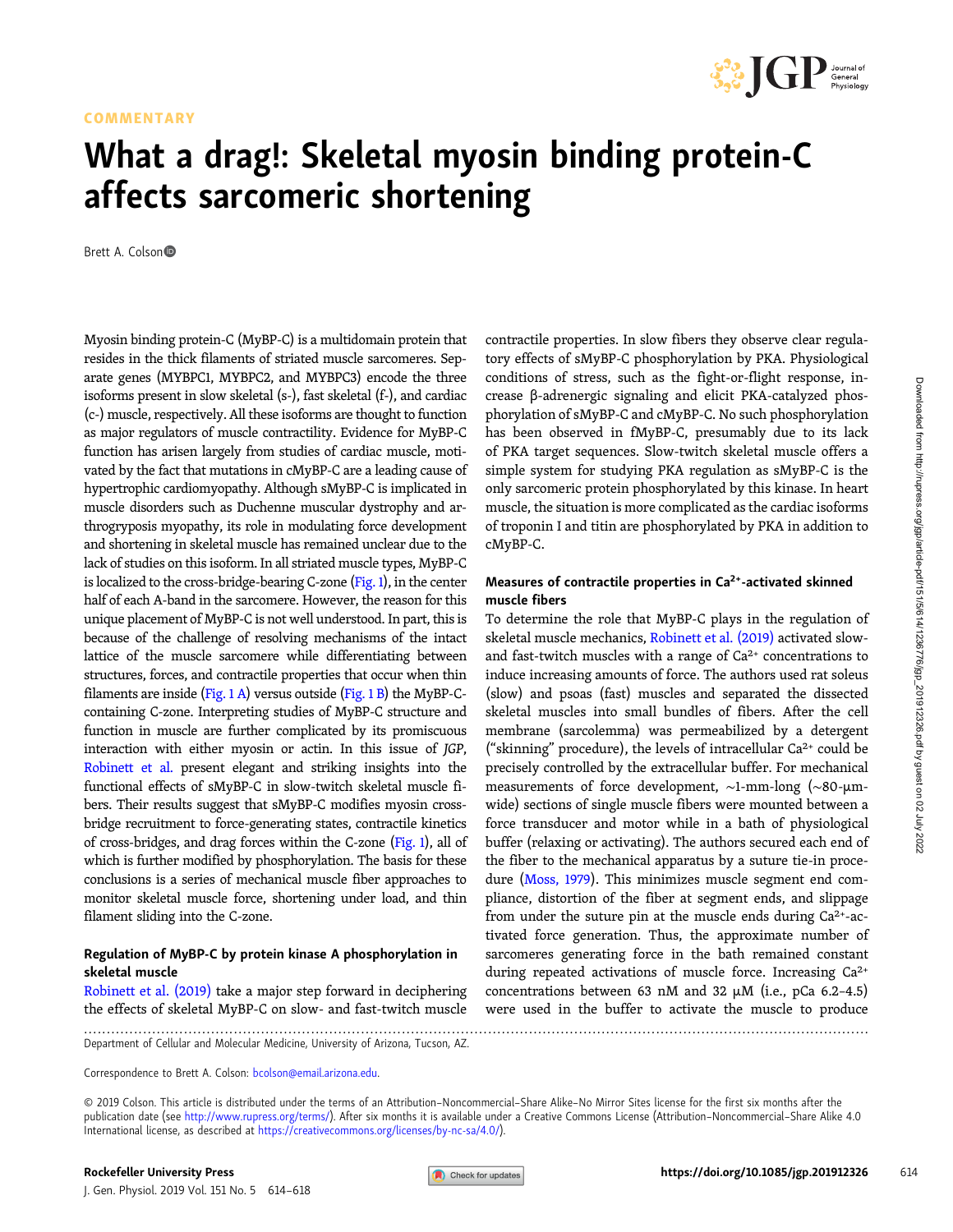<span id="page-1-0"></span>

Figure 1. Skeletal muscle sarcomere. (A and B) Sarcomere lengths (SL), measured from Z-disc to Z-disc, are shown for the case with the C-zone overlapping with thin filaments (A) and with the C-zone having no thin filament overlap (B). Thick filaments containing myosin are shown as thick green lines and interdigitating thin filaments containing actin are shown as blue lines. Skeletal MyBP-C molecules are shown in sets of seven orange stripes on the thick filaments. Note that only the I-band region increases in length as SL is extended beyond 3.1  $\mu$ m. In [Robinett et al. \(2019\)](#page-4-0), thin filaments are assumed to be ∼1.05 µm in length [\(Greaser and Pleitner, 2014\)](#page-3-0).

increasing amounts of force. Important contractile properties of (a) cross-bridge recruitment, (b) cross-bridge cycling kinetics, and (c) internal drag forces of the sarcomere were then measured.

#### Transient force overshoot and cross-bridge recruitment in skinned fibers

Transient force overshoot measurements resulted in the surprising finding that sMyBP-C facilitates greater cross-bridge recruitment in response to mechanical perturbations than fMyBP-C. Transient force overshoot is a phenomenon that occurs in skinned muscle fibers following a slack-and-restretch maneuver. In the present study, the muscle was placed in a  $Ca<sup>2+</sup>$ -activating solution (e.g., pCa 6.0). Next, the muscle was slackened by ∼15% of its length to release all bound cross-bridges and allow force to drop to near zero while the muscle remained in the activating  $Ca^{2+}$  solution in the bath. After slackening the muscle for a brief 20 ms, the length was rapidly reset to the original length, and force was recorded by the force transducer as cross-bridges rebound and cycled to produce Ca<sup>2+</sup>-activated force. This rate of force redevelopment is known as the  $k_{tr}$ . The force following this  $k_{tr}$  measurement "transiently overshoots" the original force for a period of time before returning to the original level. It is likely that this overshoot is due to an increase in the cooperative activation process resulting in additional cross-bridges binding during this time period, as opposed to more force generation per cross-bridge. The cooperative activation process includes cross-bridge-induced sensitization of thin filaments, as initial myosin head binding perturbs tropomyosin strand position to favor additional myosin binding [\(Lehrer and Morris, 1982;](#page-4-0) [Gordon et al., 2000](#page-3-0)). Changes in the thick filament structure itself have also been proposed, such that the changes brought about by the binding of one myosin head to

actin alter the dynamics of neighboring heads, recruiting them to form additional cross-bridges [\(Lehrer, 1994](#page-4-0); [Moss et al., 2004\)](#page-4-0). Studies of cardiac muscle suggest that both thin and thick filaments transition from OFF to ON states during force generation and that cMyBP-C may play a role in regulating these states [\(Kampourakis et al., 2014](#page-3-0)). These states are consistent with "compliant realignment" of the thick and thin filaments, from less ordered states to more ordered states in the force-generating process. In other words, mechanical compliance of the myofilaments is predicted to lead to additional myosin binding sites on actin being newly aligned and available for additional myosin cross-bridge binding following the initiation of force redevelopment [\(Campbell, 2006\)](#page-3-0).

While details of transient force overshoot remain to be firmly established, [Robinett et al. \(2019\)](#page-4-0) have found a major difference in this property in slow- and fast-twitch fibers. As fast-twitch skeletal muscle is more cooperative than slow-twitch skeletal muscle, i.e., exhibits a steeper force–pCa relationship, it was reasoned that fast fibers would have a greater overshoot than slow fibers ([McDonald, 2000](#page-4-0)). That slow fibers were observed to have a greater transient overshoot than fast fibers suggests that slow-twitch skeletal muscle actually has a greater capacity for cross-bridge recruitment in response to mechanical perturbations than fast-twitch skeletal muscle. This finding suggests that the transient force overshoot in skinned striated muscle preparations is not entirely due to cooperative processes inherent to the myofilament upon activation. [Robinett et al. \(2019\)](#page-4-0) revealed that one missing piece to the transient force overshoot puzzle is MyBP-C. In slow fibers, PKA phosphorylation of sMyBP-C induced a doubling of the already high transient overshoot, primarily at low Ca<sup>2+</sup> activation levels (~25% of maximum force). Phosphorylation of sMyBP-C appears to release a reserve of myosin heads that are normally constrained by unphosphorylated sMyBP-C. Myosin heads can then move in closer proximity to actin, which increases the likelihood of entering into the cycling pool of cross-bridges that generate force. It is expected that phosphorylation of Ser-59 (of the Pro/Ala-rich linker) and Ser-204 (in the M-domain between Ig-like domains C1 and C2) at the sMyBP-C N terminus disrupts the putative interaction with the myosin subfragment-2 (S2) portion of the myosin molecule due to the introduction of negative charge. This idea is consistent with structural and functional effects of PKA-mediated phosphorylation of cMyBP-C observed in cardiac muscle [\(Levine et al., 2001;](#page-4-0) [Stelzer et al., 2006;](#page-4-0) [Colson et al., 2008](#page-3-0); [Kensler et al., 2017](#page-4-0)). A difference here is that the PKA sites of cMyBP-C all reside in the M-domain, whereas sMyBP-C sites are additionally found in the Pro/Ala linker ([Ackermann and Kontrogianni-Konstantopoulos,](#page-3-0) [2011\)](#page-3-0). N-terminal cMyBP-C also undergoes a conformational change upon phosphorylation, giving rise to new protein surface contacts that could make or break binding interactions [\(Colson](#page-3-0) [et al., 2016](#page-3-0)). It remains unknown how the structure of N-terminal sMyBP-C is altered upon phosphorylation.

#### Phosphorylation of sMyBP-C accelerates cross-bridge cycling kinetics

Fitting of force redevelopment curves by a double exponential reveals that phosphorylation of sMyBP-C accelerates cross-bridge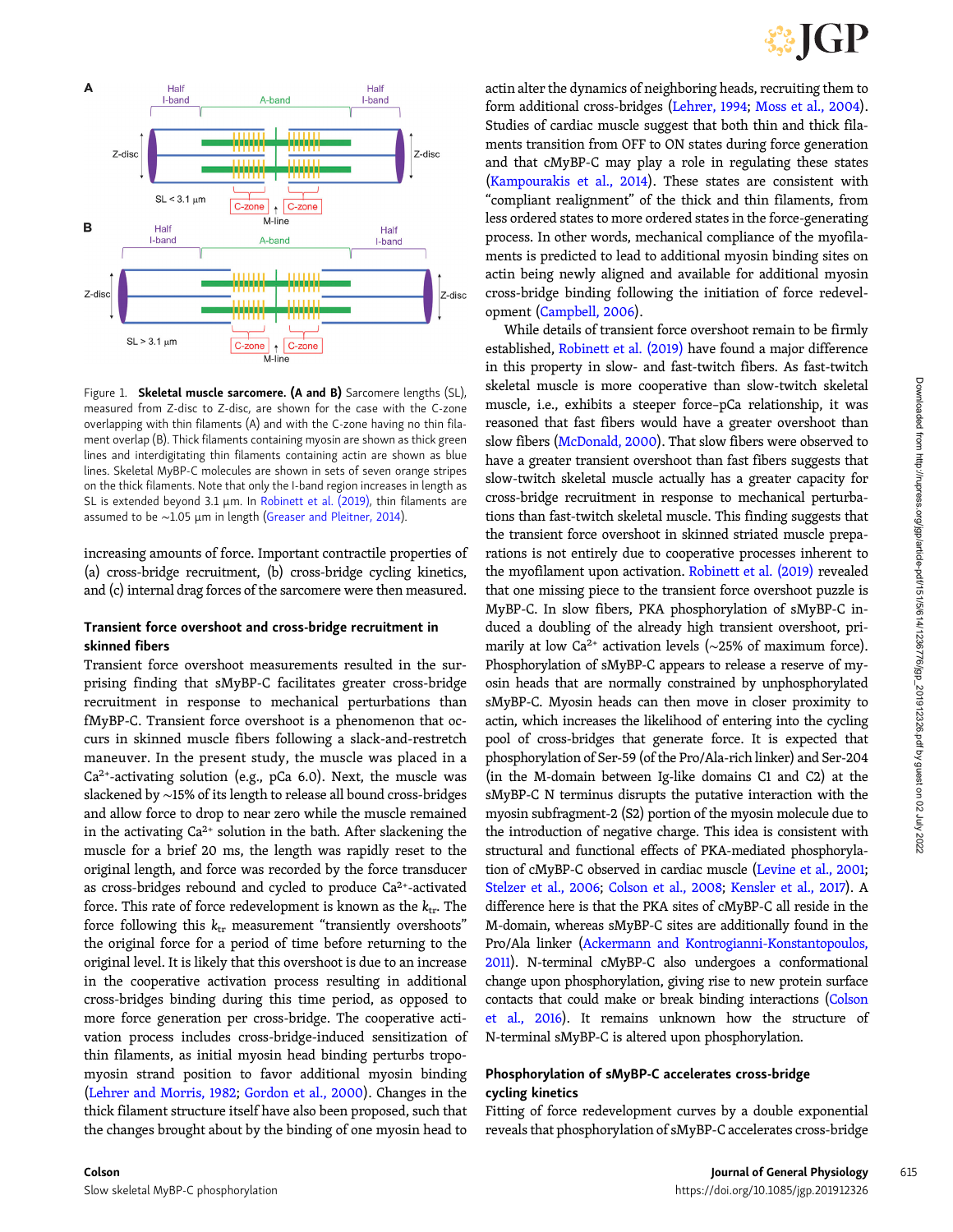

cycling kinetics. The slack-and-restretch maneuver that elicits the force overshoot includes the preceding rising phase of the force redevelopment. Force is near zero at the onset of the restretch and increases exponentially until developed force recrosses the threshold of the initial force (before the slack). At this onset of the overshoot, a second exponential phase encompasses the transient increase in force. Because the  $k_{\text{tr}}$ (sec<sup>-1</sup>) rate constant is the sum of both the forward (f<sub>app</sub>) and backward  $(g_{app})$  apparent rates of cross-bridge cycling, an increase in this rate suggests that cross-bridges are cycling faster. However, from this measurement alone, one cannot distinguish between faster attachments versus faster detachments versus changes in both aspects of cycling kinetics. Fast-twitch muscle fibers exhibit faster rates of cross-bridge cycling than slowtwitch fibers at all levels of activation. These differences in rates of force redevelopment are set, in part, by the 2A, 2B, or 2X myosin heavy chain isoform present in the muscle fiber. The relative contributions of fMyBP-C and sMyBP-C to these cycling kinetics remain to be elucidated. In the slow skeletal fibers used by [Robinett et al. \(2019\)](#page-4-0), PKA treatment of sMyBP-C caused an increase in  $k_{\text{tr}}$  at all levels of Ca<sup>2+</sup>-activation and rates of both exponentials ( $k_1$  and  $k_2$ ) were increased. This suggests that phosphorylation of sMyBP-C accelerates the kinetics of cross-bridge cycling. These effects were also reversed by lambda phosphatase treatment to dephosphorylate basally phosphorylated serines of sMyBP-C in slow-twitch fibers. The release of constrained heads by sMyBP-C phosphorylation would be expected to increase the probability of cross-bridge interactions with myosin that is in closer proximity to the binding sites on actin. With cross-bridges in closer proximity to actin in phosphorylated slow fibers, the apparent cooperativity of activation, which is not instantaneous but takes time to occur, is decreased as cross-bridges are "primed" for more immediate force production. Thus, phosphorylation-mediated modulation of cross-bridge cycling kinetics is a common feature of both cMyBP-C and sMyBP-C. For recent studies by this group on phosphorylation in cardiac muscle, see [Hanft et al. \(2016\)](#page-3-0) and [Hanft and McDonald \(2009\)](#page-3-0). Interestingly, cMyBP-C phosphorylation decreased cross-bridge cycling kinetics at submaximal Ca2+ activations in rat myocardium [\(Hanft and McDonald,](#page-3-0) [2009](#page-3-0)), whereas the rates of cross-bridge cycling increased in mouse myocardium following PKA treatment ([Stelzer et al.,](#page-4-0) [2006](#page-4-0)). The mechanistic details of these divergent speciesspecific effects warrants further investigation. It also remains to be uncovered whether there are posttranslational modifications of fMyBP-C that influence cycling in fast fibers. sMyBP-C exists with numerous alternatively spliced sites [\(Ackermann and Kontrogianni-Konstantopoulos, 2013\)](#page-3-0), including PKA sites, so future studies will inspect the roles of these splice variants.

#### Dephosphorylation of sMyBP-C by phosphatase inhibits loaded shortening

Results from experiments performed at varying sarcomere lengths (SL) suggest that dephosphorylated sMyBP-C can interact with the thin filament and act as an internal load capable of opposing myofilament sliding. This interaction is alleviated by

N terminus in the striated muscle sarcomere is not yet known. While the C terminus is anchored to the thick filament with submicromolar affinity (<1  $\mu$ M; [Okagaki et al., 1993](#page-4-0)), the N terminus extends away to bind myosin S2 and/or actin. These interactions have more moderate affinities (∼10 µM) and binding is reduced upon PKA treatment [\(Gruen et al., 1999;](#page-3-0) [Shaffer et al.,](#page-4-0) [2009\)](#page-4-0). In the case of sMyBP-C interactions with actin, this mechanism would provide a physical link between the thick and thin filaments. In skeletal muscle, the SL can be increased from normal resting lengths of ∼2.4 µm, with full overlap between the thin filament and the MyBP-C-containing C-zone of the thick filament, to sarcomere lengths beyond ∼3.1 µm in which the thick filament no longer overlaps with the C-zone [\(Fig. 1](#page-1-0)). Here, any links between sMyBP-C and actin would be absent. When the muscle is shortened back to below ∼3.1 µm, then sMyBP-C could again interact with actin and reestablish thick–thin filament connections. To investigate this experimentally, [Robinett](#page-4-0) [et al. \(2019\)](#page-4-0) determined the effects of PKA treatment on slow skeletal fibers under conditions of lightly loaded shortening, starting from SLs in which thin filaments were situated either inside or outside the C-zone. In one protocol, thin filaments were initially positioned outside the C-zone (SL ∼3.15 µm); then, the fiber was activated by Ca<sup>2+</sup> to ~30–40% maximal force before thin filaments were driven into the C-zone (SL ∼3.06 µm) by force clamps in which the force applied was less than steadystate force for ∼700 ms. The fiber was then slackened to reduce force to near zero to allow for estimation of the relative load sustained during isotonic shortening. Finally, the fiber was reextended to its original length. During this loaded shortening, the change in SL was greater in PKA-treated fibers than basally phosphorylated fibers. This is consistent with less deceleration and faster loaded shortening during force clamps in PKA-treated fibers with phosphorylated sMyBP-C, compared with untreated or phosphatase-treated fibers. The change in SL was smallest in dephosphorylated fibers that also exhibited a prominent "bump" during lightly loaded shortening. This recoil occurred at the same SL ∼3.06 where the thin filaments would be sliding into overlap with the C-zone. It is tempting to conclude that this bump in sarcomere length coincides with establishment of thick−thin filament scaffolding via dephosphorylated sMyBP-C.

PKA phosphorylation of sMyBP-C. The disposition of MyBP-C's

In another protocol of the present study, skinned skeletal fiber preparations were lengthened by light loads greater than steady-state force (supra-isometric load clamps), starting with thin filaments either inside or outside the C-zone. For thin filaments starting outside the C-zone  $(SL > 3.08 \mu m)$ , supra-isometric force clamps exhibited linear lengthening in one phase, whereas fibers starting at SLs within the C-zone (∼3.03 µm) exhibited a biphasic rate of lengthening when exiting the C-zone (∼3.05–3.08 µm). A major advance from this work is the observation of biphasic behavior in the C-zone, sensitive to the level of MyBP-C phosphorylation, in skinned fibers during changes in SL under loaded shortening/lengthening ([Robinett et al., 2019](#page-4-0)). It should be noted that thin filaments were estimated to be ∼1.05 µm in length, following measurements in fast skeletal muscle [\(Greaser and Pleitner, 2014\)](#page-3-0); however, exact thin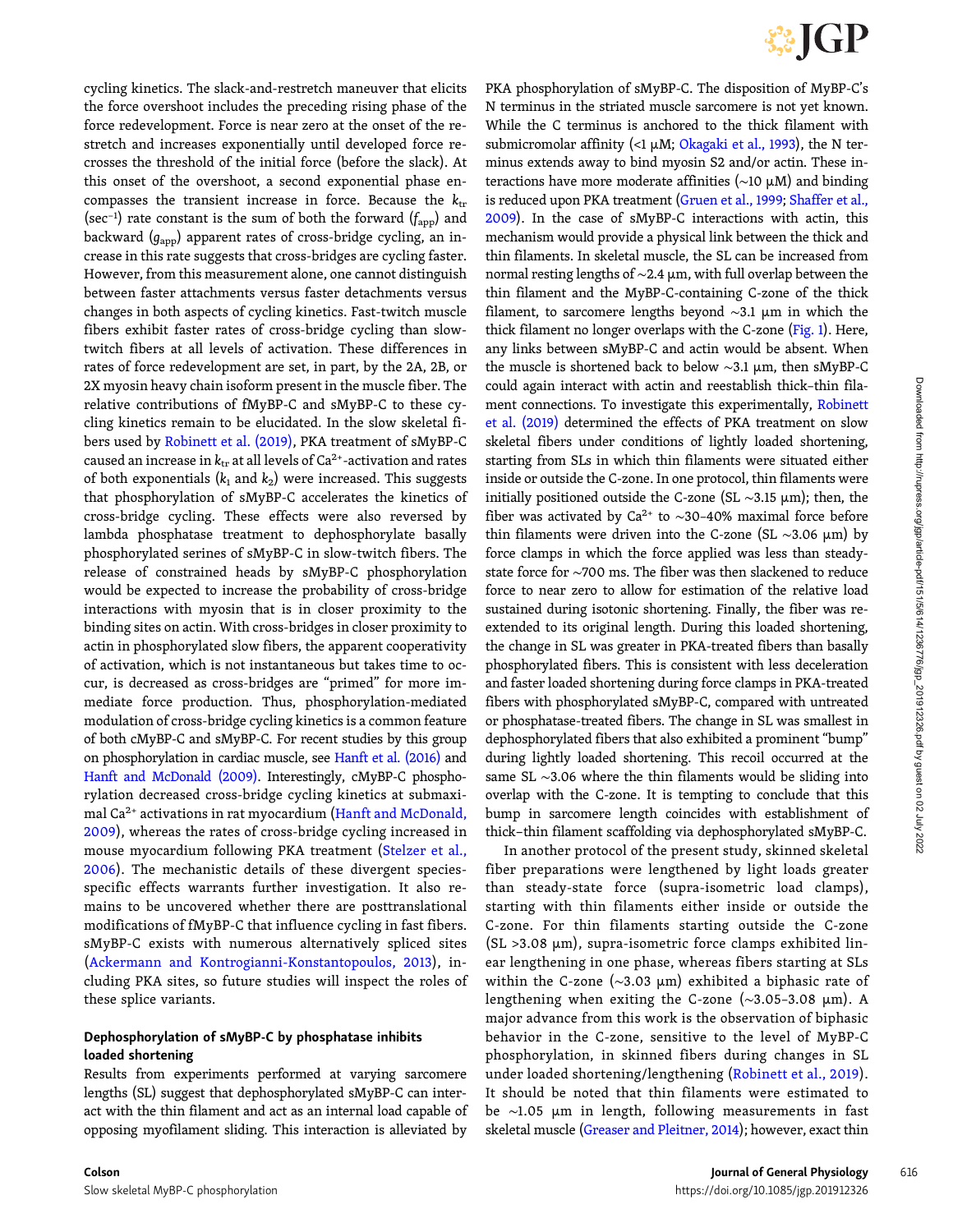<span id="page-3-0"></span>filament lengths from slow skeletal muscle were not reported. Conceivably, if slow-twitch thin filaments were slightly longer, e.g., 1.15–1.2 µm, then the possibility remains that the effects on sarcomere shortening could arise due to other myofilament proteins, including titin. Electron micrographs of MyBP-C antibody-labeled sarcomeres revealed the seven to nine stripes on each half of the A-band [\(Fig. 1](#page-1-0)) in fast skeletal muscle; however, these stripes were not visualized in slow skeletal muscle (Bennett et al., 1986). While sMyBP-C presumably exists in these same stripes, uncertainty remains in the exact C-zone widths. Electron microscopy studies of soleus muscle using antibodies specific for sMyBP-C may confirm this. Future studies are needed to determine if these links are indeed between sMyBP-C and actin or whether other myofilament proteins are involved. While it appears that these inhibitory effects on shortening are dependent upon thick-thin overlap in the C-zone, it remains to be elucidated whether sMyBP-C effects in the C-zone propagate into the D-zone (region of the A-band outside of the C-zone where MyBP-C is absent) or if effects are completely localized to the C-zone.

#### New insights in the role of skeletal MyBP-C as a regulator of skeletal contractility

The results of the transient overshoot, cycling kinetics, and loaded shortening experiments suggest a model for sMyBP-C whereby unphosphorylated sMyBP-C can interact with both myosin and actin to slow cross-bridge cycling kinetics, dampen force, and inhibit filament shortening. Upon phosphorylation of sMyBP-C, these interactions are alleviated, enhancing the rate and magnitude of force and speeding up filament sliding. This work extends our understanding of the mechanism by which MyBP-C operates in striated muscle and emphasizes remaining mechanistic questions that promise to fuel skeletal MyBP-C research for years to come. Fine tuning of contraction permits precise timing and strength of force development. The marked changes in force, kinetics, and sliding with sMyBP-C phosphorylation, and at variable levels of Ca2+ activation, speak to the dynamic range of muscle performance. The potential mechanism of sMyBP-C and its phosphorylation warrants testing in skinned and intact skeletal muscle using low angle x-ray diffraction, site-directed spectroscopy, and other structural approaches. Mouse models targeting skeletal MyBP-C and experimental tools for using biophysical, biochemical and physiological methods will be key to this understanding. Additional mechanistic insights like those provided in [Robinett et al. \(2019\)](#page-4-0), will pave the way for developing new therapies for contractile dysfunction in muscle disorders. This is evident from work showing that mutations in MYBPC1 result in distal arthrogryposis myopathy (Gurnett et al., 2010; Ackermann et al., 2013) and muscle tremors and that phosphorylation of MYBPC1 is reduced in Duchenne muscular dystrophy (Ackermann et al., 2015). Mechanistic discoveries in skeletal MyBP-C will additionally provide insight and spark new ideas for studying cardiac MyBP-C. This includes investigations of its role in stretch activation properties in heart muscle, as well as thick–thin filament drag forces on sarcomeric shortening. These drag forces would be expected to

increase with dephosphorylated cMyBP-C in end-stage heart failure and decrease with cMyBP-C mutation in hypertrophic cardiomyopathy.

# Acknowledgments

This work was supported by National Institute of Health grants R00 HL122397 and R01 HL141564.

The author declares no competing financial interests.

Henk L. Granzier served as editor.

## References

- Ackermann, M.A., and A. Kontrogianni-Konstantopoulos. 2011. Myosin binding protein-C slow is a novel substrate for protein kinase A (PKA) and C (PKC) in skeletal muscle. J. Proteome Res. 10:4547–4555. [https://](https://doi.org/10.1021/pr200355w) [doi.org/10.1021/pr200355w](https://doi.org/10.1021/pr200355w)
- Ackermann, M.A., and A. Kontrogianni-Konstantopoulos. 2013. Myosin binding protein-C slow: a multifaceted family of proteins with a complex expression profile in fast and slow twitch skeletal muscles. Front. Physiol. 4:391. <https://doi.org/10.3389/fphys.2013.00391>
- Ackermann, M.A., P.D. Patel, J. Valenti, Y. Takagi, E. Homsher, J.R. Sellers, and A. Kontrogianni-Konstantopoulos. 2013. Loss of actomyosin regulation in distal arthrogryposis myopathy due to mutant myosin binding protein-C slow. FASEB J. 27:3217–3228. <https://doi.org/10.1096/fj.13-228882>
- Ackermann, M.A., C.W. Ward, C. Gurnett, and A. Kontrogianni-Konstantopoulos. 2015. Myosin Binding Protein-C Slow Phosphorylation is Altered in Duchenne Dystrophy and Arthrogryposis Myopathy in Fast-Twitch Skeletal Muscles. Sci. Rep. 5:13235. [https://doi.org/10.1038/](https://doi.org/10.1038/srep13235) [srep13235](https://doi.org/10.1038/srep13235)
- Bennett, P., R. Craig, R. Starr, and G. Offer. 1986. The ultrastructural location of C-protein, X-protein and H-protein in rabbit muscle. J. Muscle Res. Cell Motil. 7:550–567. <https://doi.org/10.1007/BF01753571>
- Campbell, K.S. 2006. Filament compliance effects can explain tension overshoots during force development. Biophys. J. 91:4102-4109. [https://doi](https://doi.org/10.1529/biophysj.106.087312) [.org/10.1529/biophysj.106.087312](https://doi.org/10.1529/biophysj.106.087312)
- Colson, B.A., T. Bekyarova, M.R. Locher, D.P. Fitzsimons, T.C. Irving, and R.L. Moss. 2008. Protein kinase A-mediated phosphorylation of cMyBP-C increases proximity of myosin heads to actin in resting myocardium. Circ. Res. 103:244–251. <https://doi.org/10.1161/CIRCRESAHA.108.178996>
- Colson, B.A., A.R. Thompson, L.M. Espinoza-Fonseca, and D.D. Thomas. 2016. Site-directed spectroscopy of cardiac myosin-binding protein C reveals effects of phosphorylation on protein structural dynamics. Proc. Natl. Acad. Sci. USA. 113:3233–3238. <https://doi.org/10.1073/pnas.1521281113>
- Gordon, A.M., E. Homsher, and M. Regnier. 2000. Regulation of contraction in striated muscle. Physiol. Rev. 80:853–924. [https://doi.org/10.1152/](https://doi.org/10.1152/physrev.2000.80.2.853) [physrev.2000.80.2.853](https://doi.org/10.1152/physrev.2000.80.2.853)
- Greaser, M.L., and J.M. Pleitner. 2014. Titin isoform size is not correlated with thin filament length in rat skeletal muscle. Front. Physiol. 5:35. <https://doi.org/10.3389/fphys.2014.00035>
- Gruen, M., H. Prinz, and M. Gautel. 1999. cAPK-phosphorylation controls the interaction of the regulatory domain of cardiac myosin binding protein C with myosin-S2 in an on-off fashion. FEBS Lett. 453:254–259. [https://](https://doi.org/10.1016/S0014-5793(99)00727-9) [doi.org/10.1016/S0014-5793\(99\)00727-9](https://doi.org/10.1016/S0014-5793(99)00727-9)
- Gurnett, C.A., D.M. Desruisseau, K. McCall, R. Choi, Z.I. Meyer, M. Talerico, S.E. Miller, J.S. Ju, A. Pestronk, A.M. Connolly, et al. 2010. Myosin binding protein C1: a novel gene for autosomal dominant distal arthrogryposis type 1. Hum. Mol. Genet. 19:1165–1173. [https://doi.org/10](https://doi.org/10.1093/hmg/ddp587) [.1093/hmg/ddp587](https://doi.org/10.1093/hmg/ddp587)
- Hanft, L.M., and K.S. McDonald. 2009. Sarcomere length dependence of power output is increased after PKA treatment in rat cardiac myocytes. Am. J. Physiol. Heart Circ. Physiol. 296:H1524–H1531. [https://doi.org/10](https://doi.org/10.1152/ajpheart.00864.2008) [.1152/ajpheart.00864.2008](https://doi.org/10.1152/ajpheart.00864.2008)
- Hanft, L.M., T.D. Cornell, C.A. McDonald, M.J. Rovetto, C.A. Emter, and K.S. McDonald. 2016. Molecule specific effects of PKA-mediated phosphorylation on rat isolated heart and cardiac myofibrillar function. Arch. Biochem. Biophys. 601:22–31. <https://doi.org/10.1016/j.abb.2016.01.019>
- Kampourakis, T., Z. Yan, M. Gautel, Y.B. Sun, and M. Irving. 2014. Myosin binding protein-C activates thin filaments and inhibits thick filaments in heart muscle cells. Proc. Natl. Acad. Sci. USA. 111:18763–18768. [https://](https://doi.org/10.1073/pnas.1413922112) [doi.org/10.1073/pnas.1413922112](https://doi.org/10.1073/pnas.1413922112)